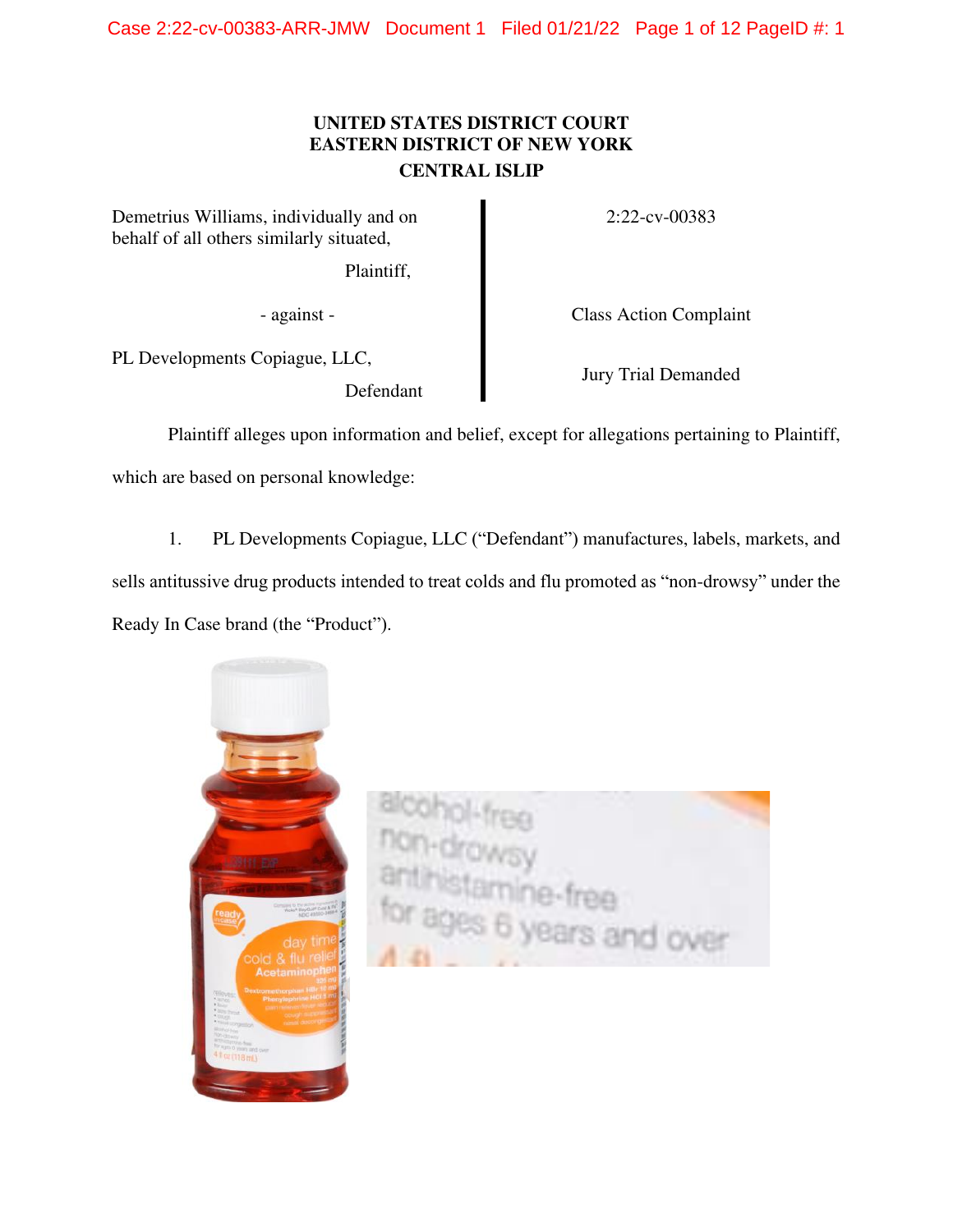2. Oral antitussives contain a variety of approved active ingredients, including dextromethorphan hydrobromide ("dextromethorphan Hbr"). 21 C.F.R. § 341.14(a)(4).

3. Plaintiff and consumers want to take over-the-counter ("OTC") drug products that improve their cold or flu, but also lets them be active, either for work, family obligations, or a desire to maintain control of their senses.

4. To meet this demand, companies promote their OTC products as "non-drowsy."

5. Though the Product is represented as "non-drowsy," it contains dextromethorphan Hbr, which is well-known for causing drowsiness.



6. Numerous governmental agencies and third-parties caution users of products containing dextromethorphan Hbr from engaging in activity which requires them to be alert, because this can cause drowsiness.

7. The representation of "non-drowsy" misleads consumers who expect they are purchasing a cold and flu product that will not make them drowsy or increase the chances they become drowsy.

8. In marketing the Product, Defendant is required to refrain from statements that may be half-truths, misleading, or false. 21 C.F.R. § 341.74(b)(3)(vi); 21 C.F.R. § 341.74(c)(4)(v);

9. The Product contains and makes other representations and omissions which are false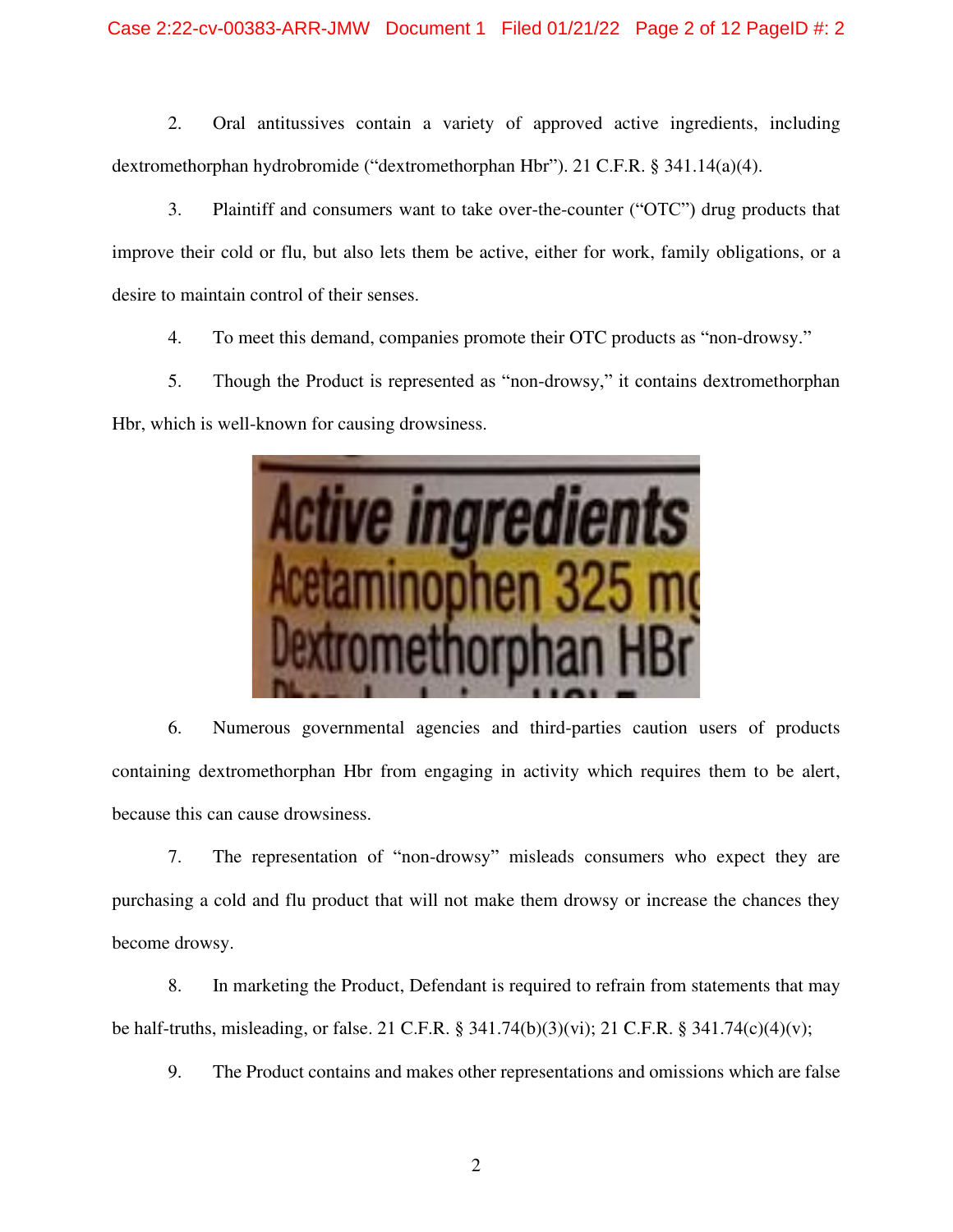or misleading.

10. Reasonable consumers must and do rely on a company to honestly identify and describe the components, attributes, and features of a product, relative to itself and other comparable products or alternatives.

11. The value of the Product that Plaintiff purchased was materially less than its value as represented by Defendant.

12. Defendant sold more of the Product and at higher prices than it would have in the absence of this misconduct, resulting in additional profits at the expense of consumers.

13. Had Plaintiff and proposed class members known the truth, they would not have bought the Product or would have paid less for it.

14. The Product is sold for a price premium compared to other similar products, for no less than \$1.25 per 4 oz, excluding tax or any sales, a higher price than it would otherwise be sold for, absent the misleading representations and omissions.

#### Jurisdiction and Venue

15. Jurisdiction is proper pursuant to Class Action Fairness Act of 2005 ("CAFA"). 28 U.S.C. § 1332(d)(2).

16. The aggregate amount in controversy exceeds \$5 million, including any statutory damages, exclusive of interest and costs.

17. Plaintiff Demetrius Williams is a citizen of Michigan.

18. Defendant PL Developments Copiague, LLC is a Delaware limited liability company with a principal place of business in Westbury, Nassau County, New York and upon information and belief, at least one member of defendant is not a citizen of the same state as the plaintiff.

19. The class of persons Plaintiff seeks to represent includes persons who are citizens of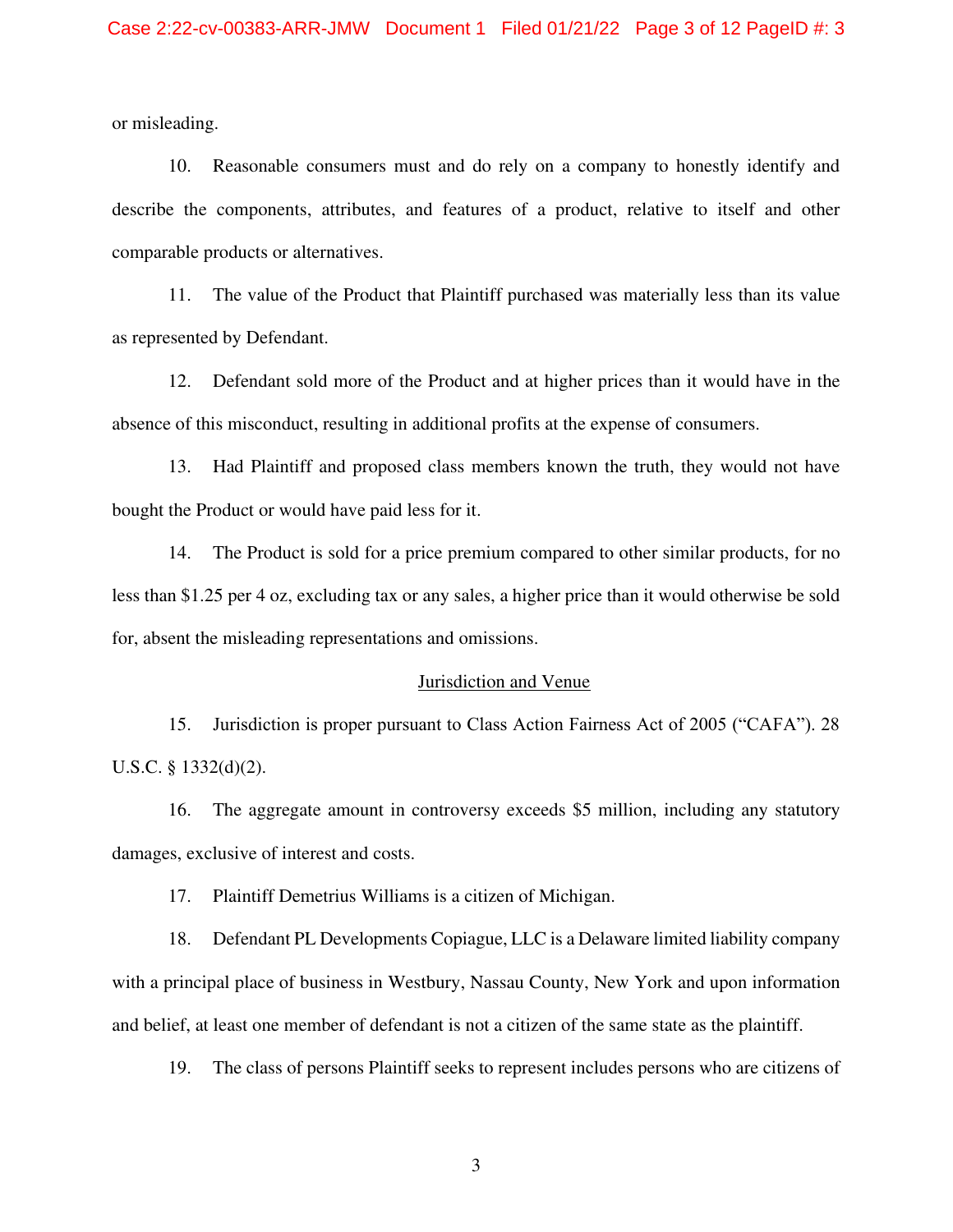different states from which Defendant is a citizen.

20. Defendant transacts business within this District through sale of the Product to residents of this District and is headquartered in this District.

21. The Product is available to consumers from third-parties, which includes grocery stores, dollar stores, warehouse club stores, drug stores, convenience stores, big box stores, and online.

22. Venue is in Central Islip in this District because a substantial part of the events or omissions giving rise to these claims occurred in Nassau County, i.e., Defendant's decisions for labeling the Product.

#### Parties

23. Plaintiff Demetrius Williams is a citizen of Warren, Macomb County, Michigan.

24. Defendant PL Developments Copiague, LLC is a Delaware limited liability company with a principal place of business in Westbury, New York, Nassau County.

25. Defendant is a leader in private label OTC products.

26. Private label refers to the practice where a manufacturer produces a product that is sold under the name of the retailer, often referred to as a "store brand."

27. Over the past decade, private label products have increased in quality and often exceed the quality of the national brands.

28. Defendant also sells products under its own Ready To Care brand.

29. Because of Defendant's experience and expertise as a supplier for numerous private label brands, its Ready to Care brand has few equals in quality.

30. Defendant's products are manufactured and packaged in state-of-the-art, federallycompliant facilities.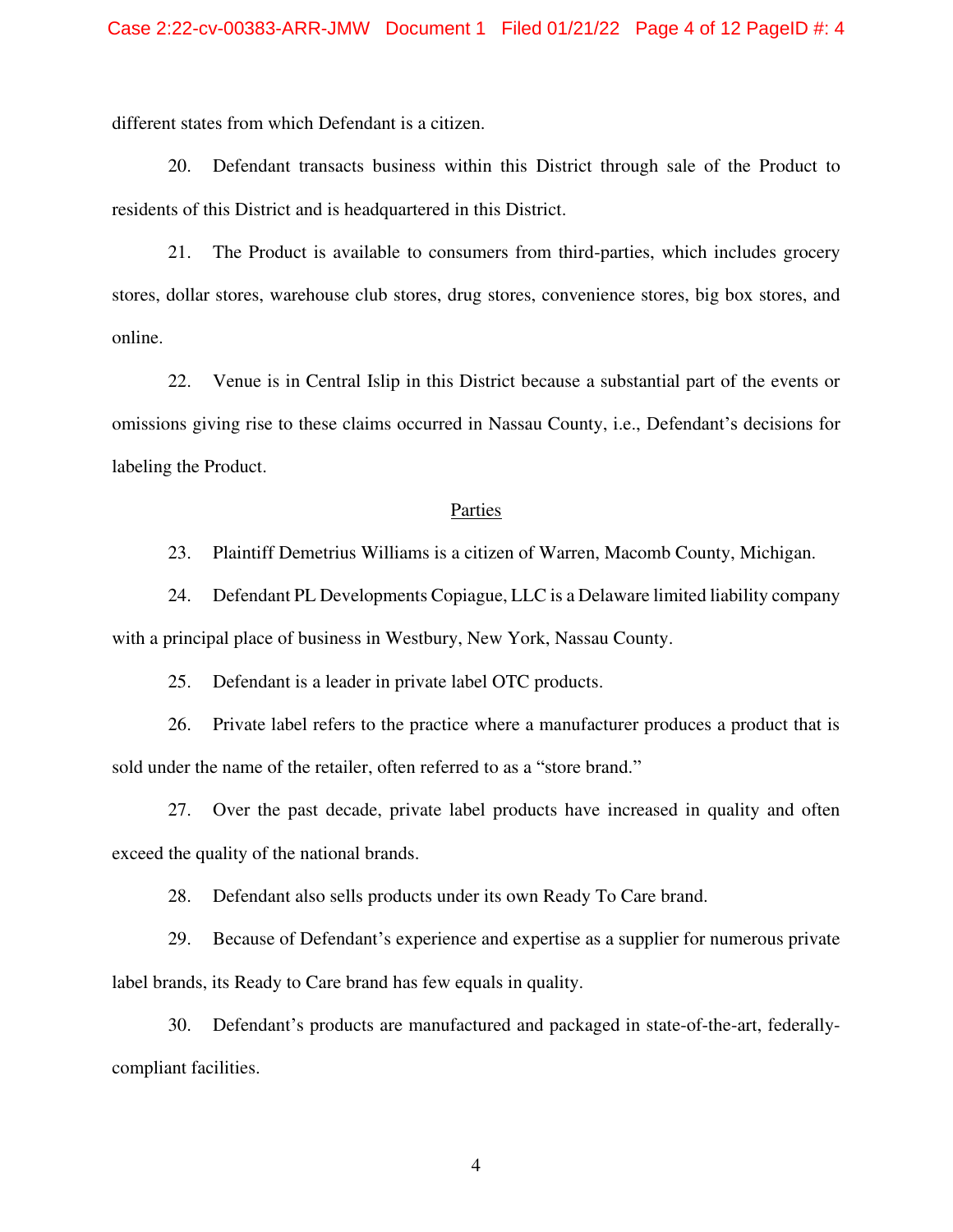31. The Product is available to consumers from third-parties, which includes grocery stores, dollar stores, warehouse club stores, drug stores, convenience stores, big box stores, and online.

32. Plaintiff purchased the Product on one or more occasions within the statutes of limitations for each cause of action alleged, at Dollar Tree, at locations including 26696 Ryan Rd Warren MI 48091-1144 between December 2021 and January 2022, among other times.

33. Plaintiff believed the Product would not cause drowsiness and did not contain ingredients which could cause drowsiness.

34. Plaintiff bought the Product because he expected it would not cause drowsiness and did not contain ingredients which could cause drowsiness because that is what the representations said and implied.

35. Plaintiff relied on the words, layout, packaging, and/or images on the Product, on the labeling, statements, and/or claims made by Defendant in digital, print and/or social media, which accompanied the Product and separately, through in-store, digital, audio, and print marketing.

36. Plaintiff did not expect a product, especially from the Ready To Care brand, would promise it was "non-drowsy" even though it contained ingredients which made him drowsy or could increase his risk of becoming drowsy.

37. Plaintiff was disappointed because he believed the Product would not cause drowsiness and did not contain ingredients which could cause drowsiness.

38. Plaintiff bought the Product at or exceeding the above-referenced price.

39. Plaintiff would not have purchased the Product if he knew the representations and omissions were false and misleading or would have paid less for it.

40. Plaintiff chose between Defendant's Product and products represented similarly, but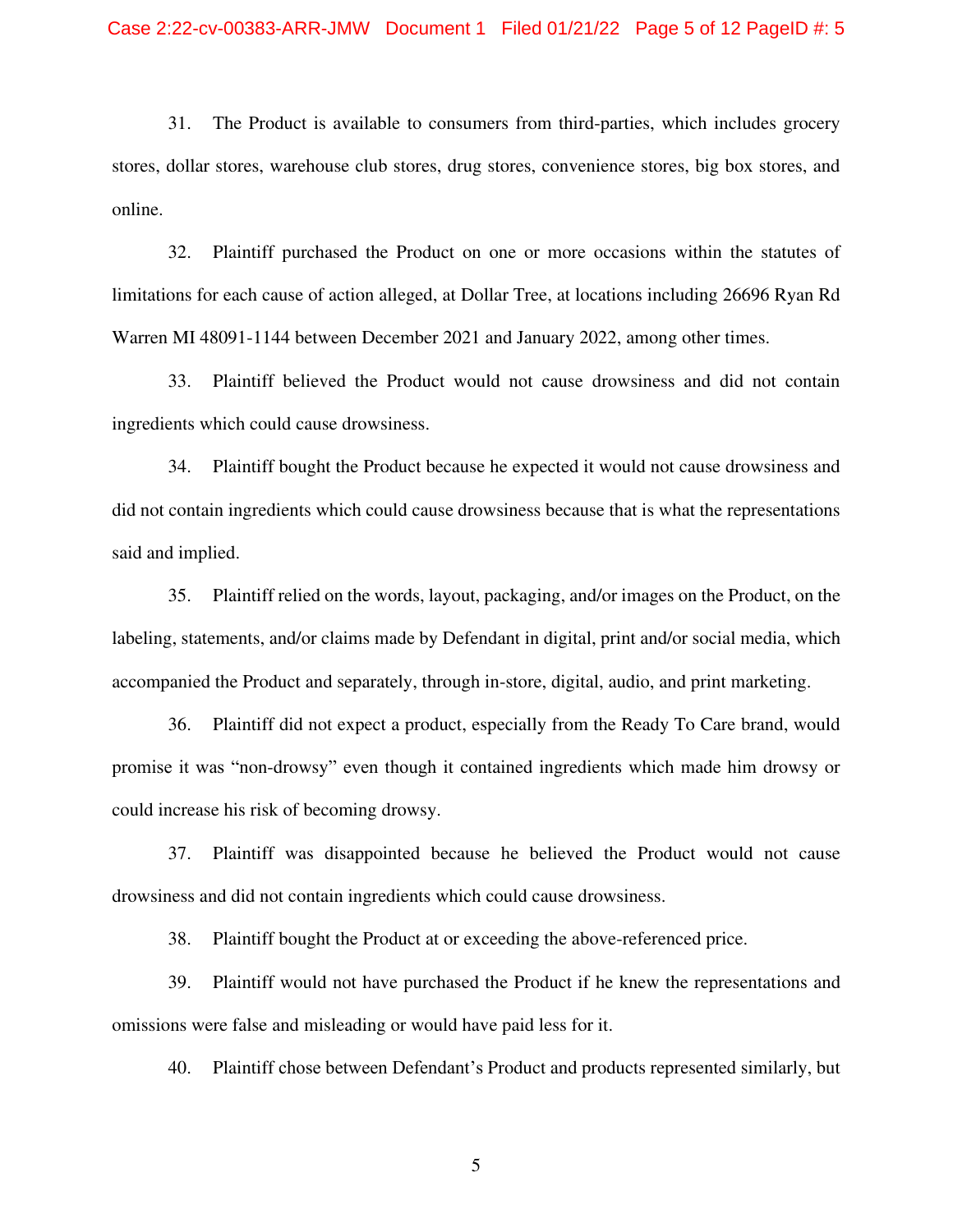which did not misrepresent their attributes, features, and/or components.

41. The Product was worth less than what Plaintiff paid and he would not have paid as much absent Defendant's false and misleading statements and omissions.

42. Plaintiff intends to, seeks to, and will purchase the Product again when he can do so with the assurance the Product's representations are consistent with its abilities, attributes, and/or composition.

43. Plaintiff is unable to rely on the labeling and representations not only of this Product,

but for other similar oral antitussives, because he is unsure whether those representations are truthful.

#### Class Allegations

44. Plaintiff seeks certification under Fed. R. Civ. P. 23(b)(2) and (b)(3) of the following

classes:

**Michigan Class:** All persons in the State of Michigan who purchased the Product during the statutes of limitations for each cause of action alleged; and

**Consumer Fraud Multi-State Class**: All persons in the States of Iowa, New York, Hampshire, New Mexico, Georgia, Michigan, Texas, Arkansas, Delaware, Wyoming, Virginia and Oklahoma, who purchased the Product during the statutes of limitations for each cause of action alleged.

45. Common questions of law or fact predominate and include whether Defendant's

representations were and are misleading and if Plaintiff and class members are entitled to damages.

46. Plaintiff's claims and basis for relief are typical to other members because all were

subjected to the same unfair and deceptive representations and actions.

47. Plaintiff is an adequate representative because his interests do not conflict with other

members.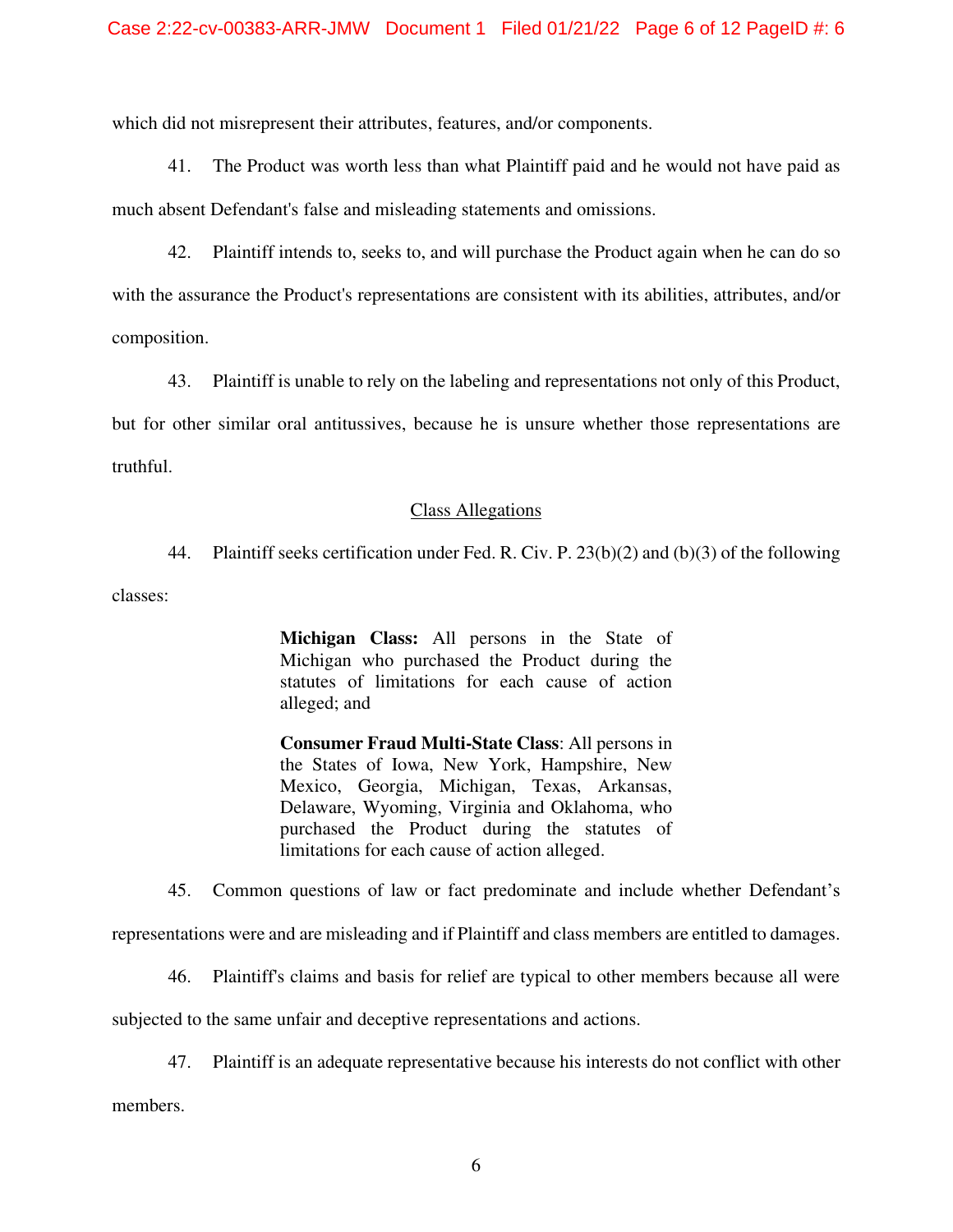48. No individual inquiry is necessary since the focus is only on Defendant's practices and the class is definable and ascertainable.

49. Individual actions would risk inconsistent results, be repetitive and are impractical to justify, as the claims are modest relative to the scope of the harm.

50. Plaintiff's counsel is competent and experienced in complex class action litigation and intends to protect class members' interests adequately and fairly.

51. Plaintiff seeks class-wide injunctive relief because the practices continue.

#### New York General Business Law ("GBL") §§ 349 & 350

#### (Consumer Protection Statute)

52. Plaintiff incorporates by reference all preceding paragraphs.

53. Plaintiff and class members desired to purchase a product that would not cause drowsiness and did not contain ingredients which could cause drowsiness.

54. Defendant's false and deceptive representations and omissions are material in that they are likely to influence consumer purchasing decisions.

55. Defendant misrepresented the Product through statements, omissions, ambiguities, half-truths and/or actions.

56. Plaintiff relied on the representations that the Product would not cause drowsiness and did not contain ingredients which could cause drowsiness.

57. Plaintiff and class members would not have purchased the Product or paid as much if the true facts had been known, suffering damages.

#### Violation of State Consumer Fraud Acts

## (On Behalf of the Consumer Fraud Multi-State Class)

58. The Consumer Fraud Acts of the States in the Consumer Fraud Multi-State Class are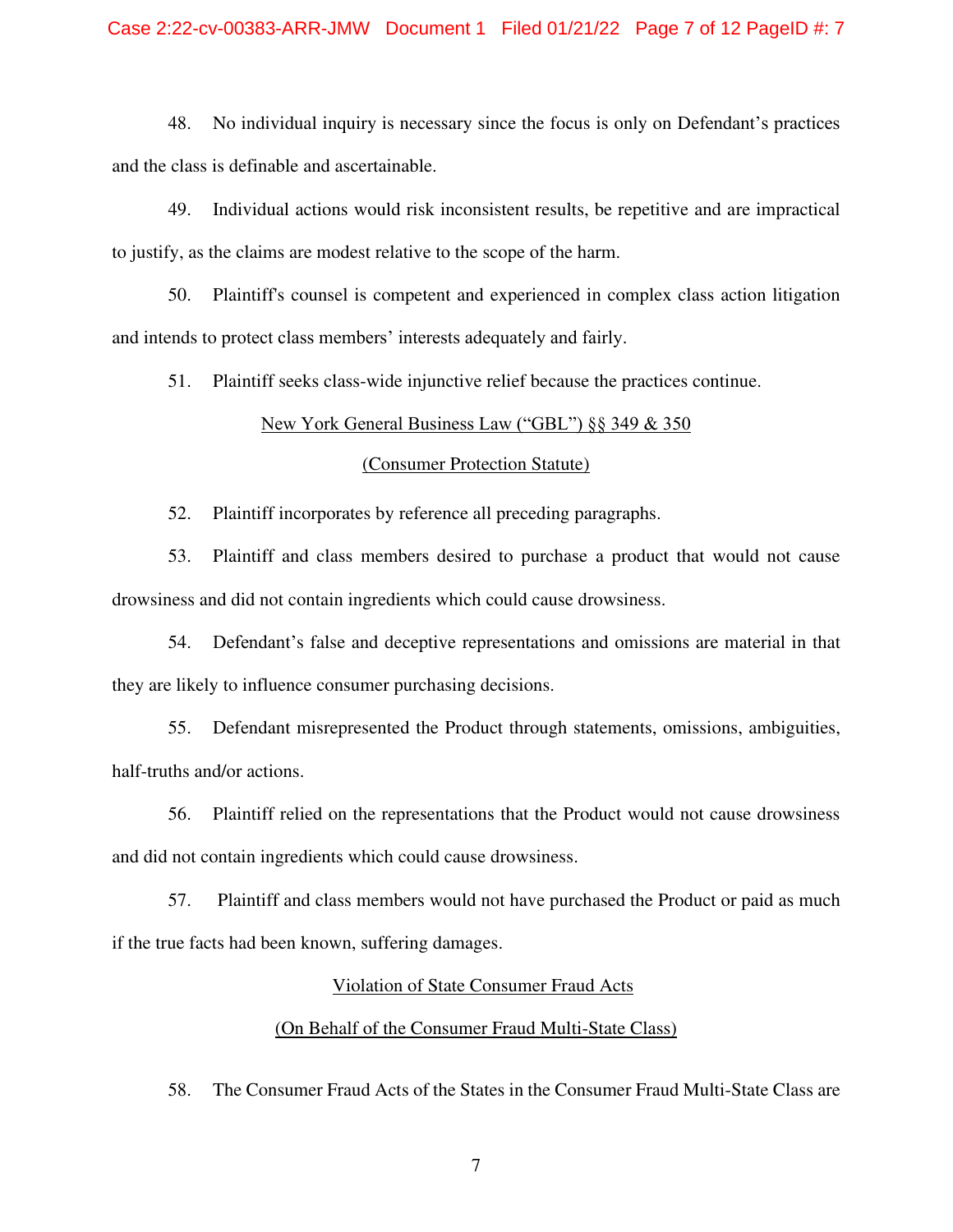#### Case 2:22-cv-00383-ARR-JMW Document 1 Filed 01/21/22 Page 8 of 12 PageID #: 8

similar to the above-referenced consumer protection statute and prohibit the use of unfair or deceptive business practices in the conduct of trade or commerce.

59. Defendant intended that each of members of the Consumer Fraud Multi-State Class would rely upon its deceptive conduct, and a reasonable person would in fact be misled by this deceptive conduct.

60. As a result of Defendant's use or employment of artifice, unfair or deceptive acts or business practices, each of the other members of the Consumer Fraud Multi-State Class have sustained damages in an amount to be proven at trial.

61. In addition, Defendant's conduct showed motive, and the reckless disregard of the truth such that an award of punitive damages is appropriate.

#### Breach of Contract

62. Plaintiff entered into a contract with Defendant for purchase of the Product

63. The terms of the contract provided that the Product would not cause drowsiness and did not contain ingredients which could cause drowsiness.

64. Defendant breached the contract because the Product did not meet the terms Plaintiff agreed to.

65. Plaintiff was damaged by the breach, and those damages include the purchase price.

### Breaches of Express Warranty, Implied Warranty of Merchantability/Fitness for a Particular Purpose and Magnuson Moss Warranty Act, 15 U.S.C. §§ 2301, *et seq*.

66. The Product was manufactured, identified, and sold by Defendant and expressly and impliedly warranted to Plaintiff and class members that it would not cause drowsiness and did not contain ingredients which could cause drowsiness.

67. Defendant directly marketed the Product to Plaintiff and consumers through its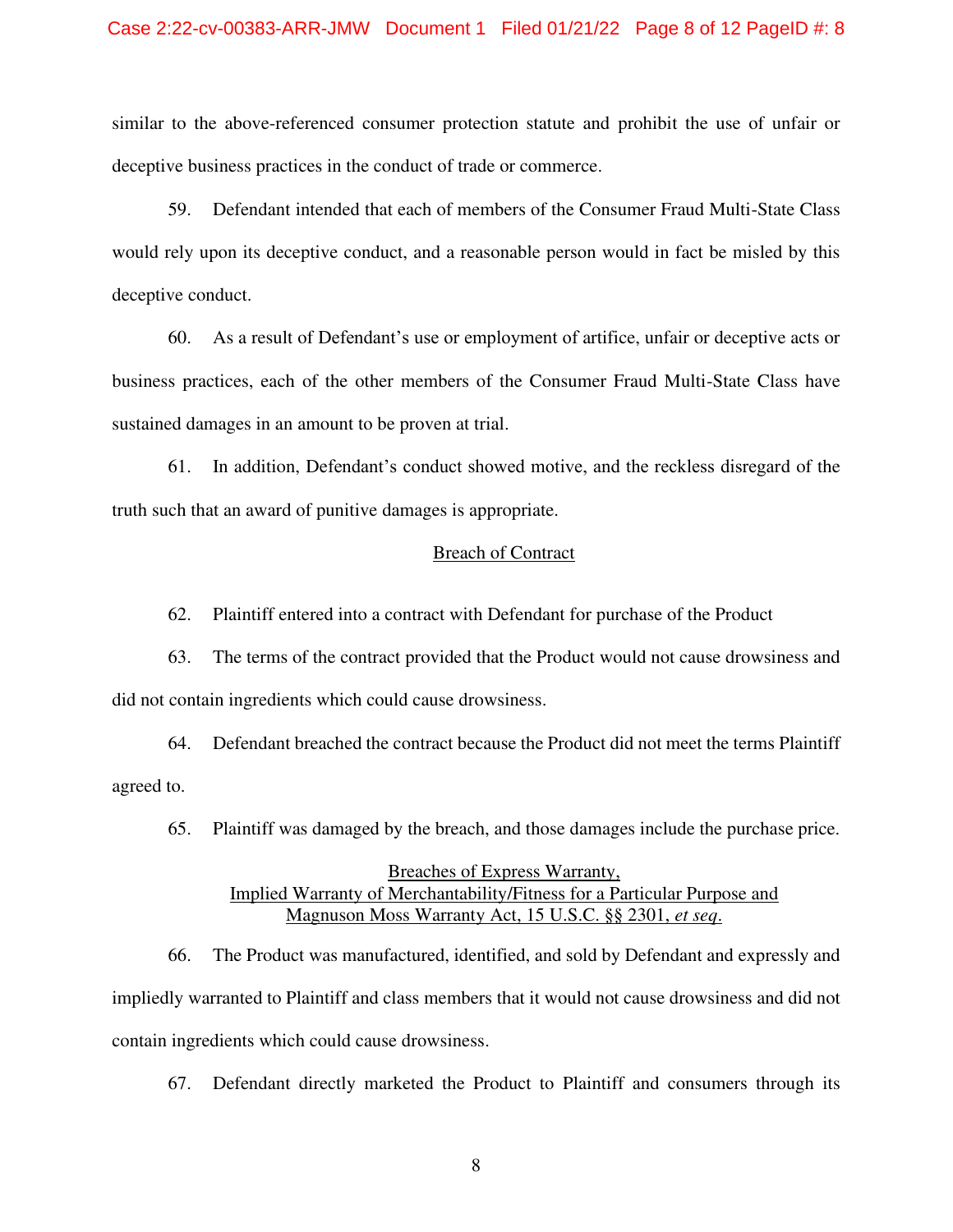advertisements and marketing, through various forms of media, on the packaging, in print circulars, direct mail, and targeted digital advertising.

68. Defendant knew the product attributes that potential customers like Plaintiff were seeking and developed its marketing and labeling to directly meet those needs and desires.

69. Defendant's representations about the Product were conveyed in writing and promised it would be defect-free, and Plaintiff understood this meant the Product would not cause drowsiness and did not contain ingredients which could cause drowsiness.

70. Defendant's representations affirmed and promised that the Product would not cause drowsiness and did not contain ingredients which could cause drowsiness.

71. Defendant described the Product as one which would not cause drowsiness and did not contain ingredients which could cause drowsiness, which became part of the basis of the bargain that the Product would conform to its affirmations and promises.

72. Defendant had a duty to disclose and/or provide non-deceptive descriptions and marketing of the Product.

73. This duty is based on Defendant's outsized role in the market for this type of Product, a trusted brand known for its quality products.

74. Plaintiff recently became aware of Defendant's breach of the Product's warranties.

75. Plaintiff provided or will provide notice to Defendant, its agents, representatives, retailers, and their employees.

76. Plaintiff hereby provides notice to Defendant that it has breached the express and implied warranties associated with the Product.

77. Defendant received notice and should have been aware of these issues due to complaints by third-parties, including regulators, competitors, and consumers, to its main offices,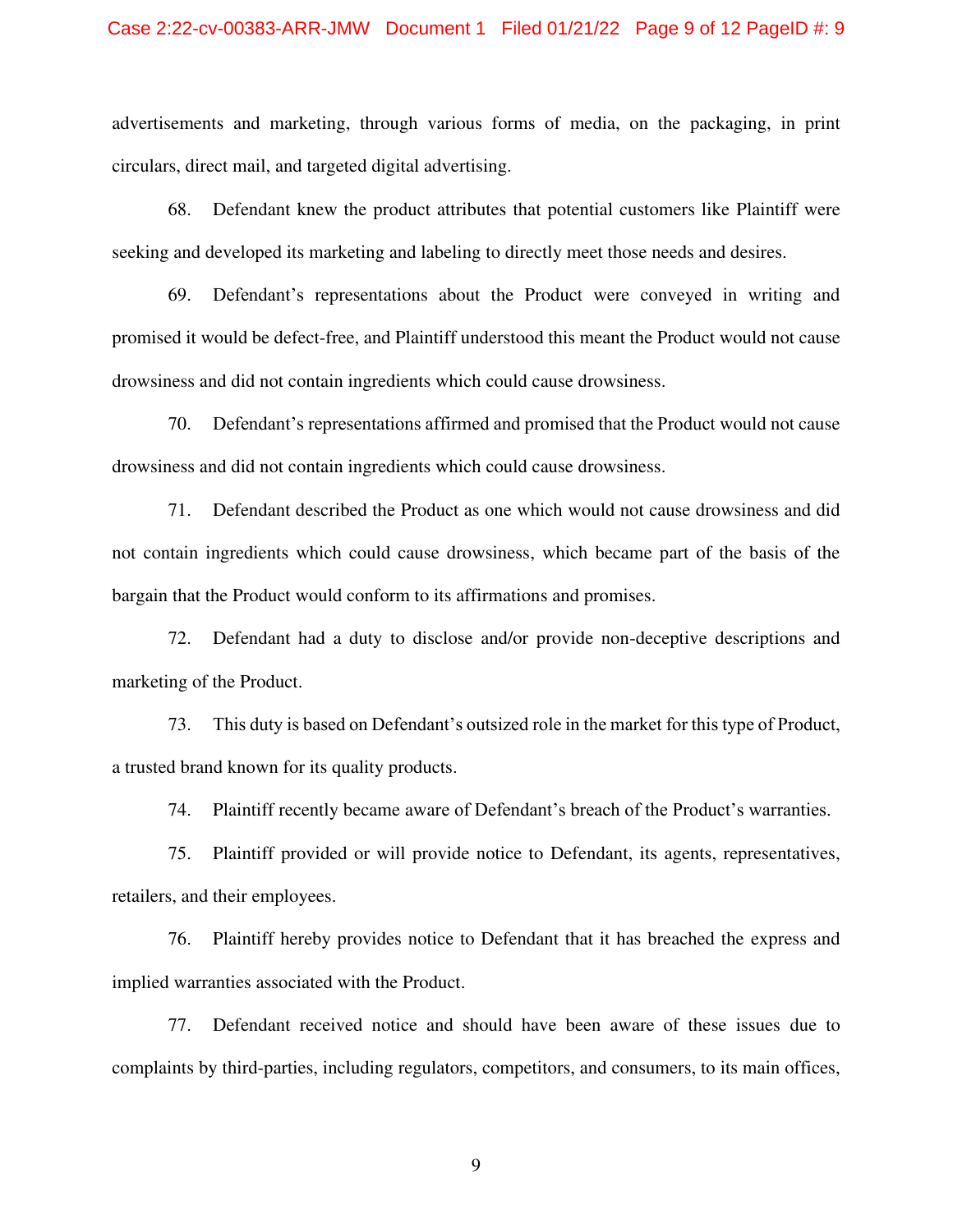and by consumers through online forums.

78. The Product did not conform to its affirmations of fact and promises due to Defendant's actions.

79. The Product was not merchantable because it was not fit to pass in the trade as advertised, not fit for the ordinary purpose for which it was intended and did not conform to the promises or affirmations of fact made on the packaging, container or label.

80. The Product was not merchantable because Defendant had reason to know the particular purpose for which the Product was bought by Plaintiff, because he expected it would not cause drowsiness and did not contain ingredients which could cause drowsiness, and he relied on Defendant's skill and judgment to select or furnish such a suitable product.

81. Plaintiff and class members would not have purchased the Product or paid as much if the true facts had been known, suffering damages.

#### Negligent Misrepresentation

82. Defendant had a duty to truthfully represent the Product, which it breached.

83. This duty was non-delegable, and based on Defendant's position, holding itself out as having special knowledge and experience in this area, a trusted brand known for its quality products.

84. Defendant's representations regarding the Product went beyond the specific representations on the packaging, as they incorporated its extra-labeling promises and commitments to quality, transparency and putting customers first.

85. These promises were outside of the standard representations that other companies may make in a standard arms-length, retail context.

86. The representations took advantage of consumers' cognitive shortcuts made at the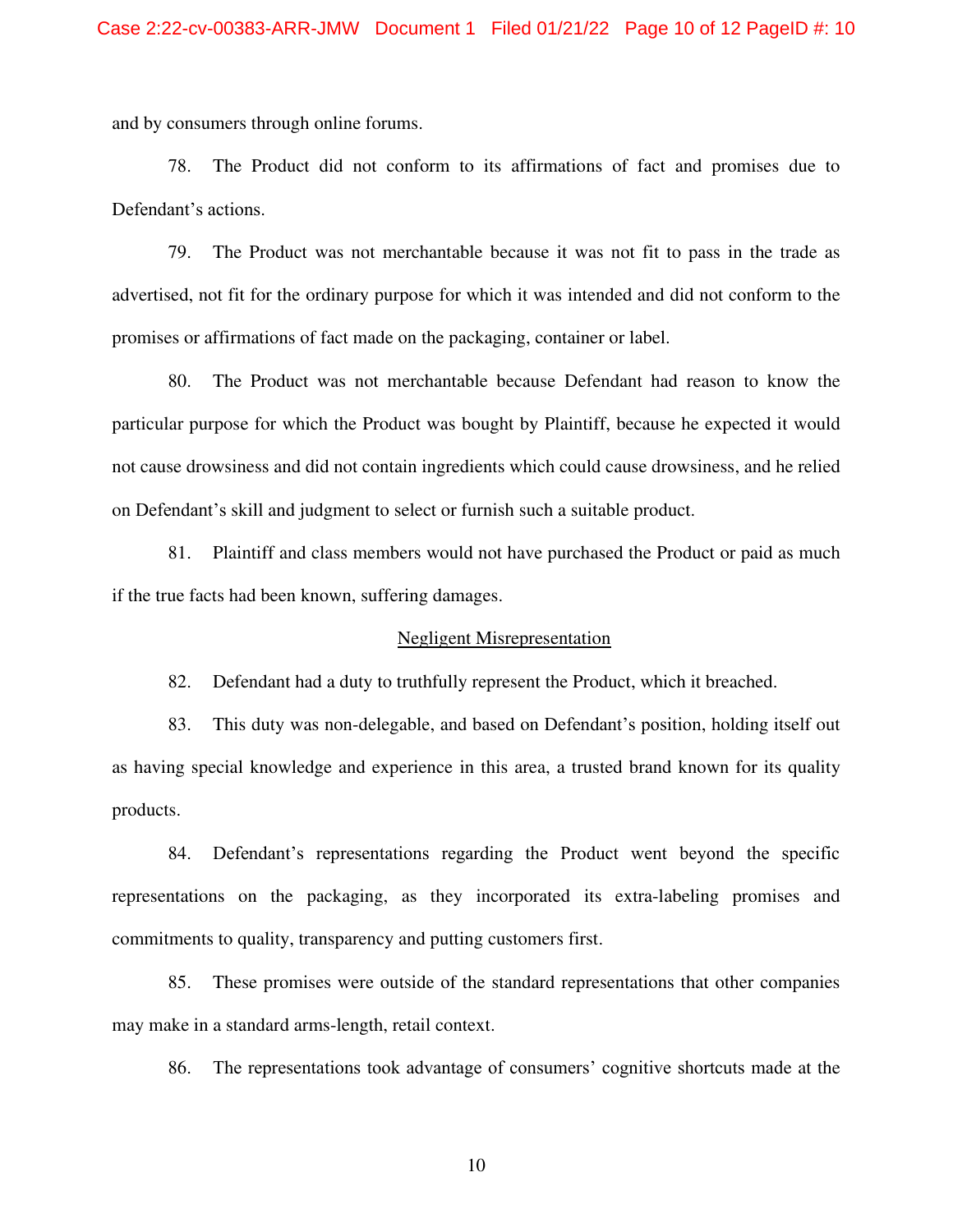point-of-sale and their trust in Defendant.

87. Plaintiff and class members reasonably and justifiably relied on these negligent misrepresentations and omissions, which served to induce and did induce, their purchase of the Product.

88. Plaintiff and class members would not have purchased the Product or paid as much if the true facts had been known, suffering damages.

#### Fraud

89. Defendant misrepresented and/or omitted the attributes and qualities of the Product, that it would not cause drowsiness and did not contain ingredients which could cause drowsiness.

90. Moreover, the records Defendant is required to maintain, and/or the information inconspicuously disclosed to consumers, provided it with actual and constructive knowledge of the falsity of the representations.

91. Defendant knew of the issues described here yet did not address them.

92. Defendant's fraudulent intent is evinced by its knowledge that the Product was not consistent with its representations.

#### Unjust Enrichment

93. Defendant obtained benefits and monies because the Product was not as represented and expected, to the detriment and impoverishment of Plaintiff and class members, who seek restitution and disgorgement of inequitably obtained profits.

### Jury Demand and Prayer for Relief

Plaintiff demands a jury trial on all issues.

**WHEREFORE**, Plaintiff prays for judgment:

1. Declaring this a proper class action, certifying Plaintiff as representative and the undersigned as counsel for the class;